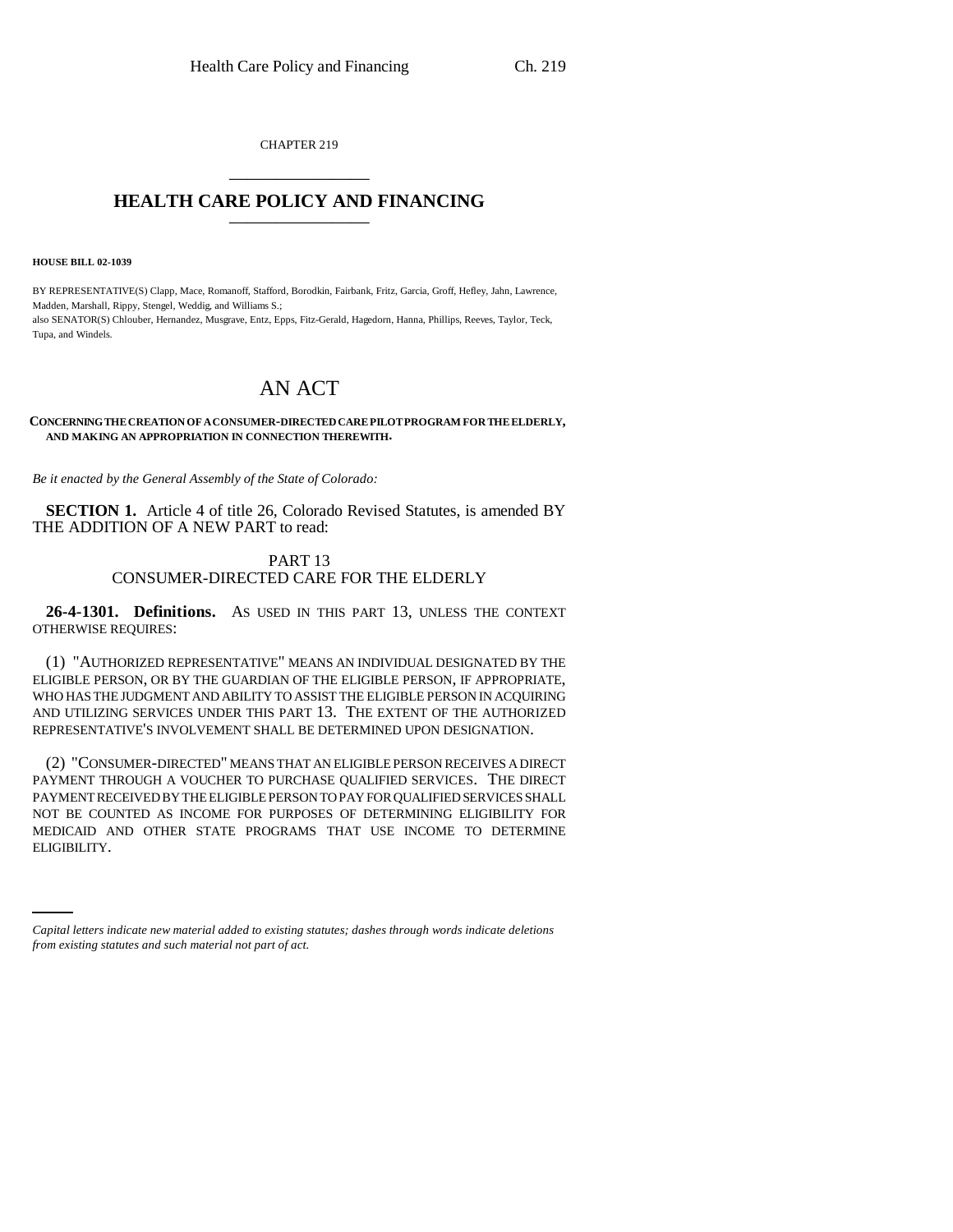(3) "ELIGIBLE PERSON" MEANS AN ELDERLY PERSON WHO IS ELIGIBLE TO RECEIVE SERVICES UNDER SUBPART 1 OF PART 6 OF ARTICLE 4 OF THIS TITLE.

(4) "QUALIFIED SERVICES" MEANS HOME- AND COMMUNITY-BASED SERVICES AS SPECIFIED IN SECTION 26-4-607 (1).

**26-4-1302. Program - consumer-directed care for the elderly.** (1) THE STATE DEPARTMENT SHALL IMPLEMENT A CONSUMER-DIRECTED CARE PROGRAM THAT ALLOWS ELIGIBLE PERSONS TO RECEIVE A DIRECT PAYMENT THROUGH A VOUCHER TO PURCHASE QUALIFIED SERVICES. THE STATE DEPARTMENT IS AUTHORIZED TO SEEK ANY FEDERAL WAIVERS OR WAIVER AMENDMENTS THAT MAY BE NECESSARY TO IMPLEMENT THIS PART 13. THE STATE DEPARTMENT SHALL DESIGN AND IMPLEMENT THE PROGRAM WITH INPUT FROM ELDERLY CONSUMERS OF HOME- AND COMMUNITY-BASED SERVICES OR THEIR AUTHORIZED REPRESENTATIVES.

(2) IN ORDER TO QUALIFY AND TO REMAIN ELIGIBLE FOR THE PROGRAM AUTHORIZED BY THIS SECTION, AN ELDERLY PERSON SHALL:

(a) BE ELIGIBLE FOR HOME- AND COMMUNITY-BASED SERVICES UNDER SUBPART 1 OF PART 6 OF ARTICLE 4 OF THIS TITLE;

(b) BE WILLING TO PARTICIPATE IN THE PROGRAM;

(c) OBTAIN A STATEMENT FROM HIS OR HER PRIMARY CARE PHYSICIAN INDICATING THAT THE PERSON HAS SOUND JUDGMENT AND THE ABILITY TO DIRECT HIS OR HER CARE OR HAS AN AUTHORIZED REPRESENTATIVE;

(d) DEMONSTRATE THE ABILITY TO HANDLE THE FINANCIAL ASPECTS OF SELF-DIRECTED CARE OR HAS AN AUTHORIZED REPRESENTATIVE WHO IS ABLE TO HANDLE THE FINANCIAL ASPECTS OF THE ELIGIBLE PERSON'S CARE;

(e) MEET ANY OTHER QUALIFICATIONS ESTABLISHED BY THE MEDICAL SERVICES BOARD BY RULE.

(3) THE VOUCHER ISSUED TO THE ELIGIBLE PERSON UNDER THIS PROGRAM SHALL BE BASED ON THE ELIGIBLE PERSON'S HISTORICAL UTILIZATION OF HOME- AND COMMUNITY-BASED SERVICES UNDER SUBPART 1 OF PART 6 OF THIS ARTICLE OR THE SINGLE ENTRY POINT AGENCY'S CARE PLAN FOR THE ELIGIBLE PERSON.

(4) WHILE AN ELIGIBLE PERSON IS PARTICIPATING IN THE CONSUMER-DIRECTED CARE PROGRAM ESTABLISHED IN THIS PART 13, THAT PERSON SHALL BE INELIGIBLE TO RECEIVE A HOME CARE ALLOWANCE AS PROVIDED IN SECTION 26-2-122.3 (1) (b).

(5) THE STATE DEPARTMENT SHALL DEVELOP THE ACCOUNTABILITY REQUIREMENTS NECESSARY TO SAFEGUARD THE USE OF PUBLIC DOLLARS, TO PROMOTE EFFECTIVE AND EFFICIENT DELIVERY OF SERVICES, AND TO MONITOR THE SAFETY AND WELFARE OF ELIGIBLE PERSONS UNDER THIS PART 13.

(6) THE MEDICAL SERVICES BOARD SHALL ADOPT RULES AS NECESSARY FOR THE IMPLEMENTATION AND ADMINISTRATION OF THE PROGRAM AUTHORIZED BY THIS PART 13. SUCH RULES SHALL INCLUDE A PROVISION ALLOWING AN ELIGIBLE PERSON TO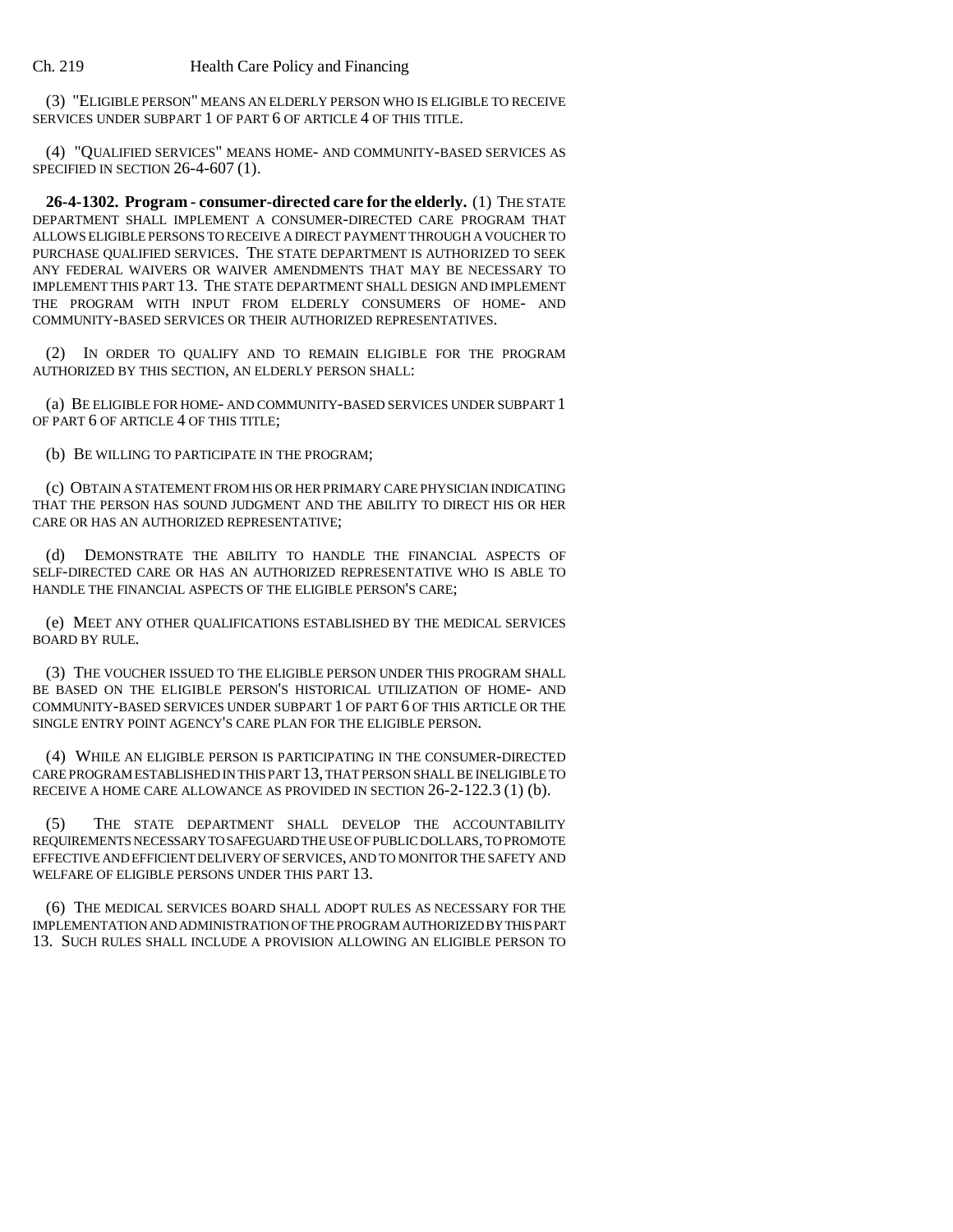DESIGNATE A FAMILY MEMBER OR AUTHORIZED REPRESENTATIVE TO BE RESPONSIBLE FOR MANAGING THE FINANCIAL MATTERS ASSOCIATED WITH THE CONSUMER-DIRECTED CARE OR TO DIRECT THE ELIGIBLE PERSON'S CARE. EXCEPT AS PROVIDED IN SECTION 26-4-609, SUCH DESIGNEE SHALL NOT RECEIVE REIMBURSEMENT FOR HIS OR HER SERVICES.

**26-4-1303. Reporting.** (1) THE STATE DEPARTMENT SHALL PROVIDE A REPORT TO THE JOINT BUDGET COMMITTEE OF THE GENERAL ASSEMBLY, THE HEALTH, ENVIRONMENT, WELFARE, AND INSTITUTIONS COMMITTEE OF THE HOUSE OF REPRESENTATIVES, AND THE HEALTH, ENVIRONMENT, CHILDREN AND FAMILIES COMMITTEE OF THE SENATE BY OCTOBER 1, 2006, THAT INCLUDES, BUT IS NOT LIMITED TO, THE FOLLOWING:

(a) THE NUMBER OF ELDERLY PERSONS PARTICIPATING IN THE CONSUMER-DIRECTED CARE PROGRAM;

(b) THE COST-EFFECTIVENESS OF THE CONSUMER-DIRECTED CARE PROGRAM;

(c) FEEDBACK FROM CONSUMERS AND THE STATE DEPARTMENT CONCERNING THE PROGRESS AND SUCCESS OF THE CONSUMER-DIRECTED CARE PROGRAM; AND

(d) ANY CHANGES TO THE HEALTH STATUS OR HEALTH OUTCOMES OF THE PROGRAM PARTICIPANTS.

**SECTION 2. Appropriation.** (1) In addition to any other appropriation, there is hereby appropriated, to the department of health care policy and financing, medical programs administration, for the fiscal year beginning July 1, 2002, the sum of forty thousand five hundred fifty-eight dollars (\$40,558) and 0.8 FTE, or so much thereof as may be necessary, for the implementation of this act. Said sum from the general fund shall be subject to the " $(M)$ " notation as defined in the general appropriation act. In addition to said appropriation, the general assembly anticipates that, for the fiscal year beginning July 1, 2002, the department of health care policy and financing, medical programs administration, will receive the sum of seventy-seven thousand two hundred sixty-two dollars (\$77,262) in federal funds for the implementation of this act. Although the federal funds are not appropriated in this act, they are noted for the purpose of indicating the assumptions used relative to these funds.

(2) It is the intent of the general assembly that the general fund appropriation in subsection (1) of this section for the implementation of this act shall be derived from savings generated from the implementation of the provisions of House Bill 02-1292, as enacted during the Second Regular Session of the Sixty-third General Assembly.

**SECTION 3. Effective date.** (1) This act shall take effect July 1, 2002, only if:

The final fiscal estimate for House Bill 02-1292, as reflected in the appropriations clause for said act, shows a net general fund savings that is equal to or greater than the final general fund fiscal estimate for this act, as reflected in section 2 of this act; and

(b) House Bill 02-1292 is enacted at the Second Regular Session of the Sixty-third General Assembly and becomes law.